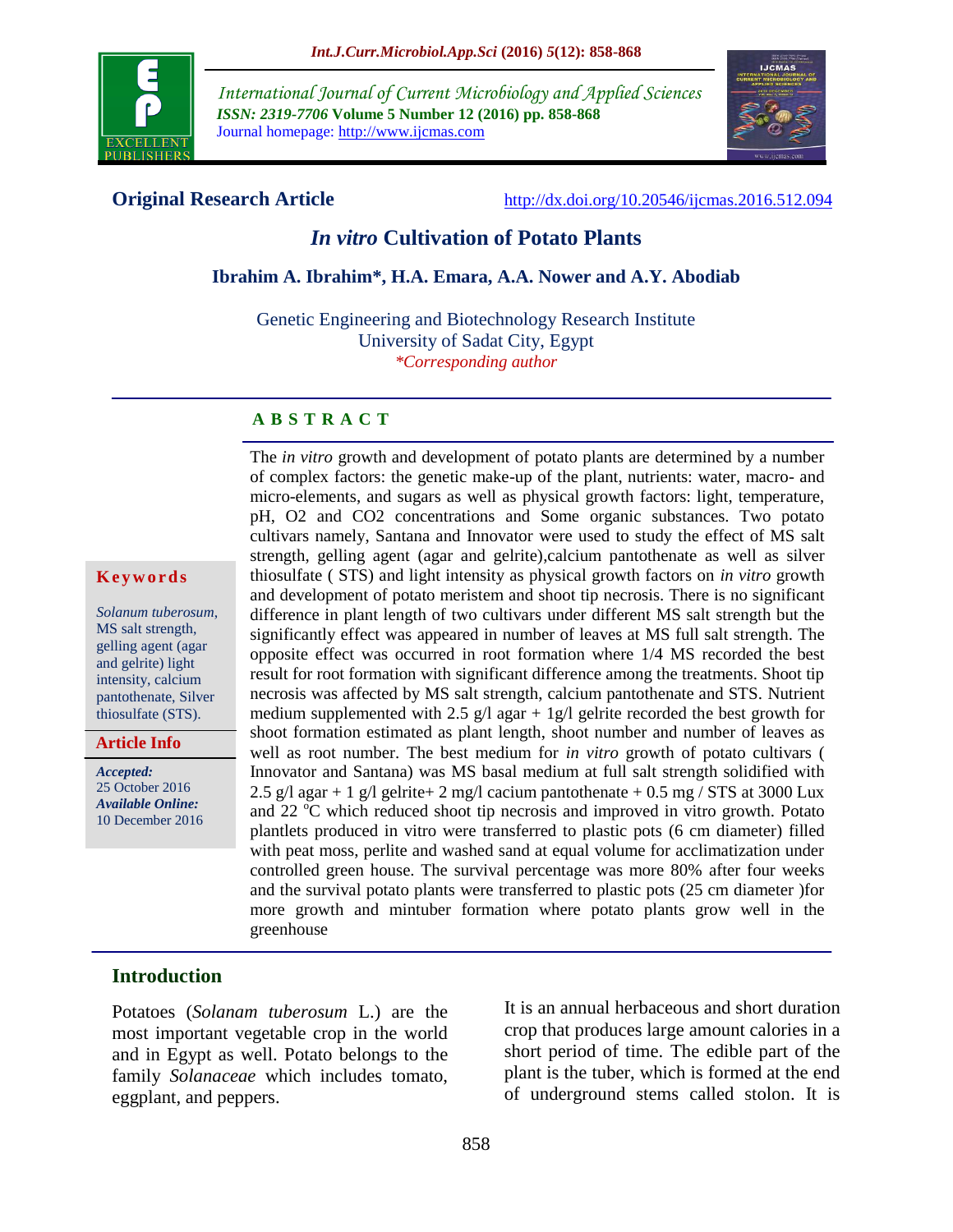used as cheap food, industrial raw material, animal feed, and seed tuber. It is the most important cultivated food after wheat, rice and maize, and the most important dicotyledonous crop (Khatun *et al.,* 2003 and Abdel Alleam, 2015). Potato crop is susceptible to many of viral, fungal and bacterial diseases in addition to pest infestation under local conditions. This infection and infestation by insects affect dramatically on quantity and quality of potato production. Control measurement of diseases and pests traditionally apply hazard chemicals which have negative impact on the environment and farmer and customer health. It well known that Egypt imported potato seeds for production of table potato. This production for local consumption and for exportation to Europe and Arab market (about 250 000 ton annually). Recently for summer season (2015) Egypt imported about 150 000 ton of potato seeds from Europe. This huge amount of seeds have negative influence on national economy and national hard currency. The alternative available approach for production of certified potato seeds is only way to solve the problem using micro-propagation *in vitro* technology. Biotechnology can contribute to solution of these problems and provide great benefits to potato farmers. The regeneration of plants from cell and tissue culture represent an essential component of biotechnology and have the potential not only to improve the existing cultivars, but also for the generation of novel plants in a comparatively short period of time compared to conventional breeding method (Abdelaleem, 2015).

The *in vitro* growth and development of potato (*Solanum tuberosum* L.) plants are determined by a number of complex factors: the genetic make-up of the plant, nutrients: water, macro- and micro-elements, and sugars as well as physical growth factors:

light, temperature, pH, O2 and CO2 concentrations and Some organic substances (Pierik, 1987).

Minerals are the next most important group of nutrient materials after sugars for *in vitro* growth. There is a large choice of combinations of macro- and micro-salt mixtures. The Murashige and Skoog (1962) medium is very popular, because most plants react to it favorably. However, it should be appreciated that this nutrient solution is not necessarily always optimal for growth and development (Cohen, 1995). Nutrients are essential for the growth and development of the plant: without water and mineral nutrients a plant cannot live *in vitro* or *in vivo*. Sugars must also be added to the culture medium, since plants (or parts of plants) in this condition, are not completely autotrophic. The importance of physical factors in growth and development *in vivo* is just as applicable *in vitro*. Potato plants need more light intensity and low temperature to improve the growth *in vitro* and overcome shoot tip necrosis.

The recent scientific work aimed to study the effect of MS salt strength, gelling agent (agar and gelrite) as well as calcium pantothenate and silver thiosulfate (STS) and light intensity as growth factors on *in vitro* growth and development of potato cultivars Santana and Innovator.

# **Materials and Methods**

This work was conducted in Tissue Culture Centre, Genetic Engineering and Biotechnology Research Institute, University of Sadat City during the period from 2013 to 2016. Certified tubers of potato (*Solanum tuberosum* L.) cv. Santana and Innovator cultivars were used as plant material. The seed tubers were kindly obtained from Ministry of Agriculture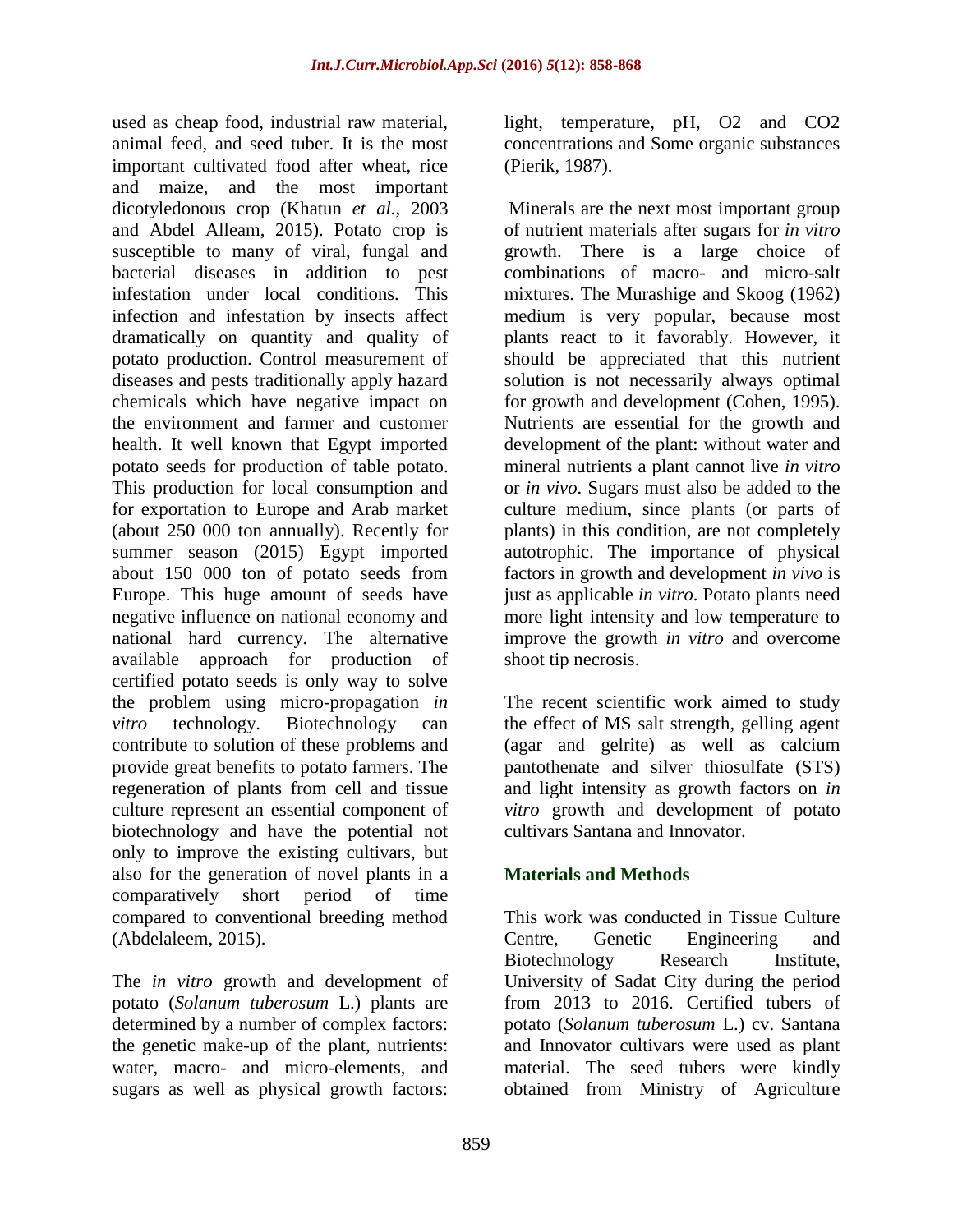(French Project). These tubers have been tested for brown rot bacterial disease and black leg caused by fungal infection in addition to circular root rot disease. The tubers were tested also against potato virus x (PVX), potato virus y (PVY) and potato leaf roll virus (PLRV).

Tubers were sprouted in dark at room temperature (25  $\pm$  2°C). When the sprouts had 3-5 nodes (4-5 cm length), they were removed from the tubers and surface sterilized by 10% (v/v) Clorox (contained 5.25% of sodium hypochlorite) for 20 min, then rinsed three times in sterile distilled water. Under binocular, meristem tips were excised in length about 0.5 mm were placed into tubes  $(15.0 \times 2.5 \text{ cm})$  which contained 20 ml of MS (Murashige and Skoog,1962)medium supplemented with 0.10 mg/l Kinetin and 1 mg/l indole acetic acid( IAA). Medium was solidified with 2 g/l gelrite. Subculture of growing meristem to a fresh medium was carried out every four weeks.

The effect of MS  $(1/4, 1/2, 3/4)$  and full MS) salt strength as the main factor of nutrient medium affecting *in vitro* growth of two cultivars namely Innovator and Santana as well as gelling agent (agar and gelrite), was studied. Light intensity as a physical growth factors affecting the *in vitro* growth were also studied. The effect of calcium pantothenate and silver thiosulfate (STS) on *in vitro* growth and development of the previous two cultivars were studied too.

To improve the size of the leaves, the experiment was designed using sodium thiosulfate (STS) which prepared from silver nitrate and sodium thiosulfate according the method described by Elshobaky and Ibrahim(1997). In the experiment  $0.25 -$ 0.50 and 1 mg/l were used to study the effect of STS on *in vitro* growth of potato plants.

## **Statistical analyses**

The randomized factorial design was used and data were subjected to analysis of variance. Separation of means among treatments was determined using LSD test at 5% (Steel and Torrie, 1980).

## **Results and Discussion**

## **Effect of MS media salt strength on** *in vitro* **growth and development of potato**

Data presented in Tables (1 and 2 ) clearly show the effect of MS salt strength on shoot and root formation of *in vitro* potato plants as well as shoot tip necrosis. The shoot tip necrosis is a phenomenon occurred in potato and some other plants during *in vitro* propagation and it could associated with media composition. That phenomena led to death of the plantlet shoot tips. We evaluated the necrosis effect as sever necrosis, strong or above moderate, moderate, below moderate and no effect.

## **Innovator cultivar**

Data in Table (1) show that, there is no significant difference in plant length of the cultivar under different salt MS strength but the significantly effect was appeared in number of leaves where MS at full salt strength recorded the highest number of leaves comparing to other treatments. The opposite effect was occurred in root formation where 1/4 MS recorded the best result for root formation with significant difference among the treatments. Shoot tip necrosis was affected by MS salt strength. Nutrient medium containing low concentrations of salts increased shoot tip necrosis. It may be due to calcium deficiency in nutrient medium. In this case the full MS salts could be recommended to ovoid tip necrosis symptoms.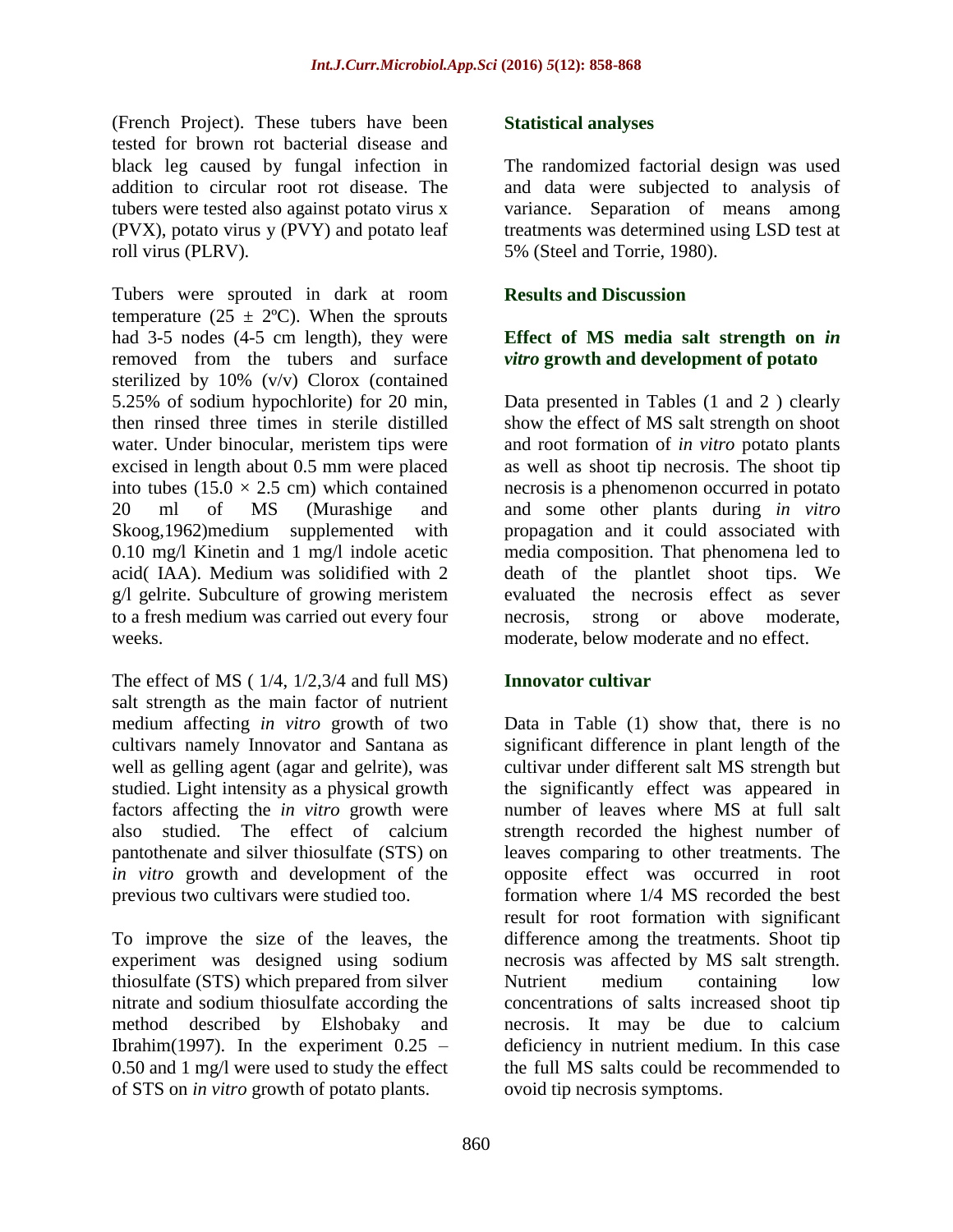#### **Santana Cultivar**

Data presented in Table (2) show significant effect of all parameters tested for *in vitro* growth of potato plantlets. Nutrient medium at full MS salt strength was the best for all shoot formation followed by 3/4 MS while nutrient medium containing 1/4 or 1/2 MS was the best for root formation with significant difference among the treatments. Genetic make-up or plant cultivar type for *in vitro* potato plants was affected *in vitro* growth and development as shown in Table 1 for Innovator and in Table 2 for Santana cultivars. The number of nodes potato cv. Agria in MS full strengths was higher than 1/2MS and ¼ MS media (Kazemiani *et al.,* 2012).

## **Effect of gelling agent (agar and gellrite) on** *in vitro* **growth and development of potato**

Different gelling compounds usually added to solidify the medium in tissue culture techniques, it includes agar and brand name of gelrite.The source of agar are the algae in water.In contrast gelrite produced through fermentation of *Psudomonase* bacteria. In this study both agent compound were compared.

Data in Tables (3 and 4) show the effect of agar + gelrite added to MS nutrient medium on *in vitro* growth of potato cultivars Innovator and Santana. Regarding innovator cultivar, there were significant differences among gelling agent treatments. Nutrient medium supplemented with 2.5  $g/l$  agar + 1g/l gelrite recorded the best growth for shoot formation estimated as plant length, shoot number and number of leaves as well as root number as shown in Table (3 ). The same trend was found for Santana cultivar as presented in Table (4). Result and discussion are in accordance with Elshobakey *et. al*.,

1993; Elshobakey and Ibrahim (1993); Ibrahim, 1994 and 2016; Ebrahim and Ibrahim,2000).

## **Effect of light intensity on** *in vitro* **growth and development of potato**

Date in Tables (5 and 6) show the role of light intensity on *in vitro* growth of potato cv. Innovator and Santana. Data presented in Table (5) indicated that light intensity at 3000 lux recorded the best values of plant length (10.333cm) compared to 1000 and 2000lux (7.667and9.00 cm respectively). There is no significant difference among all light intensity treatments on shoot number. While 3000 lux treatment gave the highest of the leaves number, root number and root length (21.33, 22.00 and 11.33 cm respectively). There is no significant difference among all treatments on shoot tip necrosis.

Light intensity at 3000 lux recorded the best growth of Santana cultivar estimated as shoot number, number of leaves and root length with significant differences among the light intensities treatments as presented in (Table 6). Results under discussion are in line with Kitaya *et al*. (1995) From the previous results we can conclude that the best medium for *in vitro* growth of potato cultivars (Innovator and Santana) is MS basal medium at full salt strength solidified with 2.5 g/l agar + 1 g/l gelrite at 3000 Lux.

## **Effect of calcium pantothenate on** *in vitro* **growth of potato plantlets**

Data presented in Tables 7 and 8 clearly show the role of calcium pantothenate on shoot tip necrosis phenomena which affecting *in vitro* growth and prevent burning of shoot tip (shoot tip necrosis). Shoot tip necrosis increased number of shoots with weak shoots, so the addition of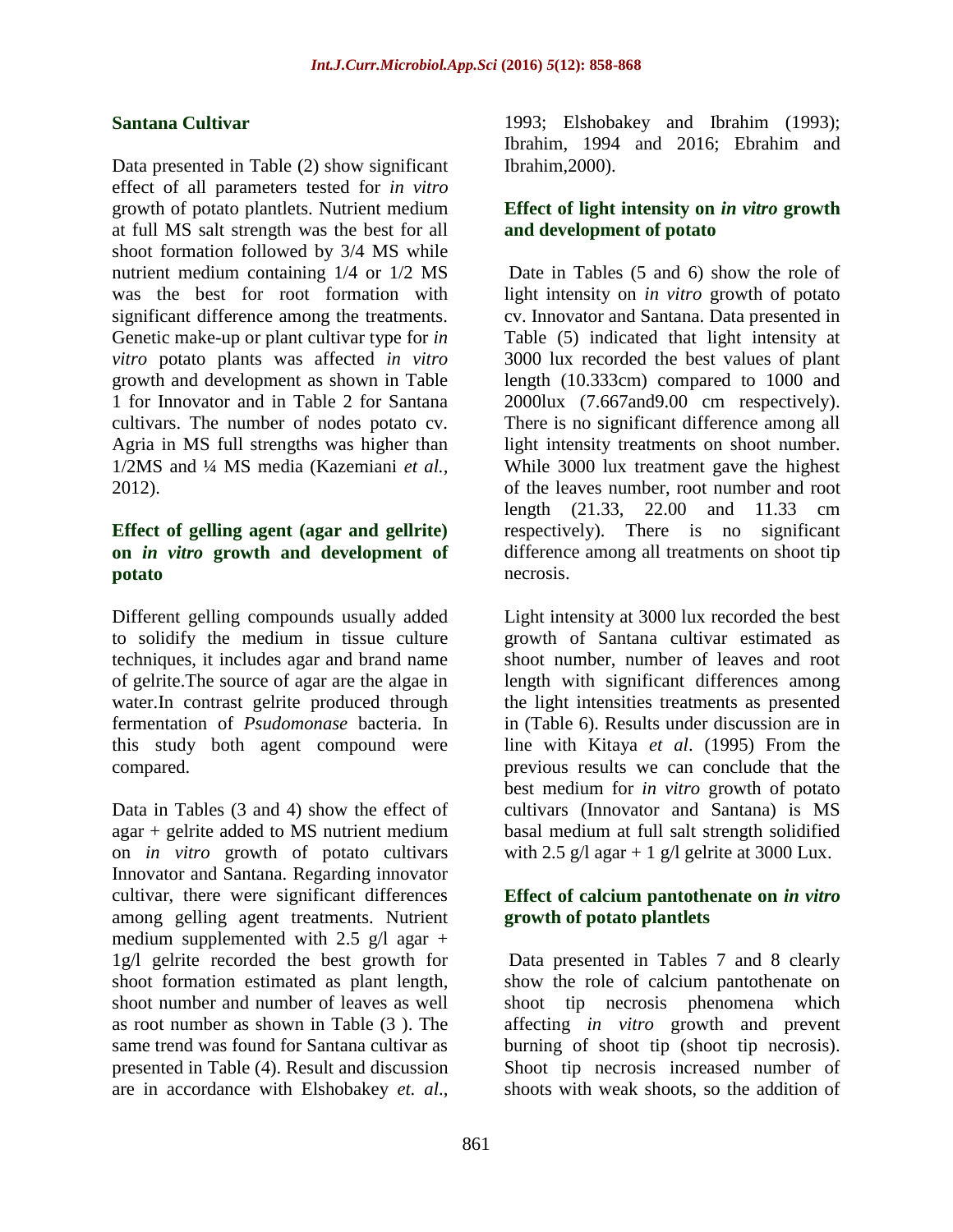calcium pantothenate prevented shoot tip necrosis and decreased number of shoots. it may be due to the balance between auxin and cytokinins where cytokinins increased and auxin decreased. The addition of calcium pantothenate improved the growth of potato plantlets as illustrated in photo (1). According to the importance of calcium pantothenate at 2mg/l, we used it to propagate all cultivars under study which improved the growth of potato plantlets for both purposes for microtuber formation or to acclimatization of potato plantlets.

Calcium pantothenate was found to overcome shoot tip necrosis and stimulate tissue proliferation of potato plantlets (Sha *et al*., 1985; George and Sherringon, 1984; Pireik, 1987; Elshobaki and Ibrahim, 1997). Generally calcium pantothenate improved the growth of Innovator and Santana cultivars and reduced or prevent shoot tip necrosis as shown in tables 7 and 8 and illustrated in photo (1).

Plant tissue culture plays an important role in the production and conservation of plant species. Its application, however, is hindered by some growth abnormalities such as shoot-tip necrosis (STN) caused by the culture conditions (Bairu *et al*. 2009).

## **Effect of Silver Thiosulfate (STS )on** *in vitro* **growth of potato plantlets**

The size of potato leaves were affected by many factors affecting *in vitro* growth of potato plantlets during micropropagation stages. One of these factors is ethylene accumulation in test tube and prevent the uptake of calcium and subsequently the appearance of shoot tip necrosis and decrease the size of leaves. We try to improve the growth, prevent or reduce shoot tip necrosis by using calcium pantothenate as mentioned in the previous experiment.

To improve the size of the leaves, the experiment was designed using sodium thiosulfate (STS) which prepared from silver nitrate and sodium thiosulfate according the method described by Elshobaky and Ibrahim (1997). In the experiment  $0.25 - 0.50$  and 1 mg/l were used to study the effect of STS on *in vitro* growth of potato plants.

| <b>MS Salt</b>  | <b>Plant</b> | <b>Shoot</b> | <b>Leaves</b> | <b>Root</b> | <b>Root</b> | Shoot tip                |
|-----------------|--------------|--------------|---------------|-------------|-------------|--------------------------|
| strength        | length (cm)  | number       | number        | number      | length (cm) | necrosis                 |
| 1/4MS           | 10.667a      | 13.667ab     | 18.667bc      | 19.333a     | 8.667a      | $+++$                    |
| 1/2MS           | 9.667a       | 11.000ab     | 14.000c       | 16.000b     | 8.333a      | $+++$                    |
| 3/4MS           | 9.333a       | 10.000b      | 21.333ab      | 12.667c     | 6.333b      |                          |
| <b>Full MS</b>  | 9.333a       | 14.333a      | 27.333a       | 14.667b     | 7.667a      | $\overline{\phantom{0}}$ |
| LSD at 5% level | <b>NS</b>    | 3.800        | 6.514         | 1.437       | 1.080       |                          |

**Table.1** Effect of MS media salt strength on growth and development of potato (*Solanum tuberosum* cv.Innovator).

**Shoot tip necrosis were estimated as score:**1= - No shoot tip necrosis2= + Below moderate shoot tip necrosis. 3= ++Moderate shoot tip necrosis  $4=$  +++ above moderate shoot tip necrosis5= + + + + Severe shoot tip necrosis.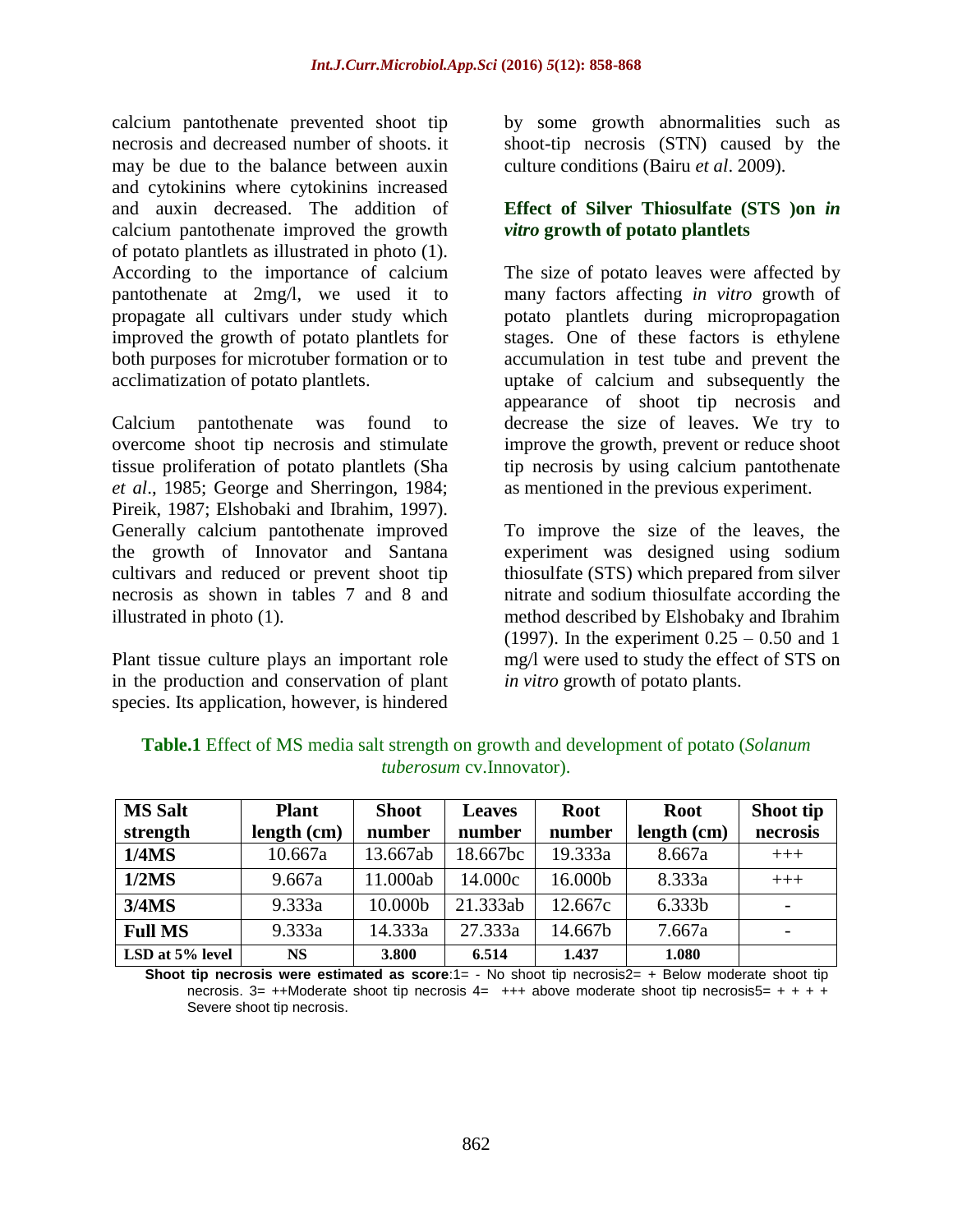| <b>MS Salt</b>  | <b>Plant</b> | <b>Shoot</b> | <b>Number</b> | <b>Root</b> | <b>Root</b> | Shoot tip |
|-----------------|--------------|--------------|---------------|-------------|-------------|-----------|
| <b>Strength</b> | length (cm)  | number       | of leaves     | number      | length(cm)  | necrosis  |
| 1/4MS           | 5.667b       | 3.333b       | 20.333b       | 20.333a     | 9.333a      |           |
| 1/2MS           | 5.333bc      | 6.000a       | 22.667ab      | 13.667b     | 8.333b      |           |
| 3/4MS           | 4.667c       | 6.333a       | 28.333a       | 12.333bc    | 7.333b      |           |
| <b>MS Full</b>  | 8.667a       | 7.000a       | 25.667ab      | 11.667c     | 7.333b      | $++$      |
| LSD at 5% level | 0.8985       | 5.153        | 6.102         | 1.964       | 1.160       |           |

## **Table.2** Effect of MS media salt strength on in vitro growth and development of potato (*Solanum tuberosum* Cv. Santana)

**Shoot tip necrosis were estimated as score:1= - No shoot tip necrosis2= + Below moderate shoot tip necrosis. 3= ++Moderate shoot tip necrosis 4= +++ above moderate shoot tip necrosis5= + + + + Severe shoot tip necrosis.**

## **Table.3** Effect of gelling agent (agar and gelrite) on in vitro growth and development of potato (*Solanum tuberosum* cv.Innovator)

| Gelling agent (g/l)         | <b>Plant</b> | <b>Number</b> | <b>Number</b> | <b>Number</b>       | <b>Root</b> | Shoot tip      |
|-----------------------------|--------------|---------------|---------------|---------------------|-------------|----------------|
|                             | length       | of shoots     | of            | of roots            | length      | necroses       |
|                             | (cm)         |               | <b>leaves</b> |                     | (cm)        |                |
| Liquid                      | 3.000b       | 1.000c        | 3.000c        | 4.333c              | 5.333c      | $\blacksquare$ |
| $2.5g/l$ agar+1g/l          | 10.000a      | 13.000a       | 27.333a       | 14.667a             | 7.333bc     |                |
| gelrite                     |              |               |               |                     |             |                |
| $3g/l$ agar+ $1g/l$ gelrite | 9.000a       | 10.667ab      | 22.000b       | 12.667 <sub>b</sub> | 9.333ab     | $+$            |
| $3.5$ g/l agar+1 g/l        | 9.000a       | 8.000b        | 22.000b       | 13.667ab            | 10.333a     | $++$           |
| gelrite                     |              |               |               |                     |             |                |
| LSD at 5% level             | 2.139        | 2.935         | 4.183         | 1.037               | 2.139       |                |

**Shoot tip necrosis were estimated as score:1=**  $\text{- }$  **No shoot tip necrosis2=**  $\text{+ }$  **Below moderate shoot tip necrosis.**  $3 = ++$ **Moderate shoot tip necrosis 4= +++ above moderate shoot tip necrosis5= + + + + Severe shoot tip necrosis.**

## **Table.4** Effect of gelling agent(agar and gellrite) on in vitro growth and development of potato ( *Solanum tuberosum*cv.Santana).

| Gelling agent (g/l)         | <b>Plant</b><br>length<br>(cm) | <b>Shoot</b><br>number | <b>Number</b><br>of leaves | <b>Root</b><br>number | <b>Root</b><br>length<br>(cm) | Shoot tip<br>necrosis |
|-----------------------------|--------------------------------|------------------------|----------------------------|-----------------------|-------------------------------|-----------------------|
| Liquid                      | 8.333b                         | 6.333a                 | 23.667a                    | 8.333b                | 9.667a                        | $\blacksquare$        |
| $2.5$ g/l agar+1g/l gelrite | 10.33a                         | 5.333a                 | 24.333a                    | 11.667a               | 5.333b                        | $\blacksquare$        |
| $3$ g/l agar +1g/l gelrite  | 6.667c                         | 5.667a                 | 24.333a                    | 8.000b                | 3.333c                        | $+$                   |
| $3.5$ g/l agar+1g/lgelrite  | 6.000c                         | 3.667b                 | 18.333b                    | 4.333c                | 1.667d                        | $++$                  |
| LSD at 5% level             | 1.340                          | 1.080                  | 1.556                      | 2.054                 | 0.7915                        |                       |

**Shoot tip necrosis were estimated as score:1=**  $-$  **No shoot tip necrosis2=**  $+$  **Below moderate shoot tip necrosis.**  $3 = ++$ **Moderate shoot tip necrosis 4= +++ above moderate shoot tip necrosis5= + + + + Severe shoot tip necrosis.**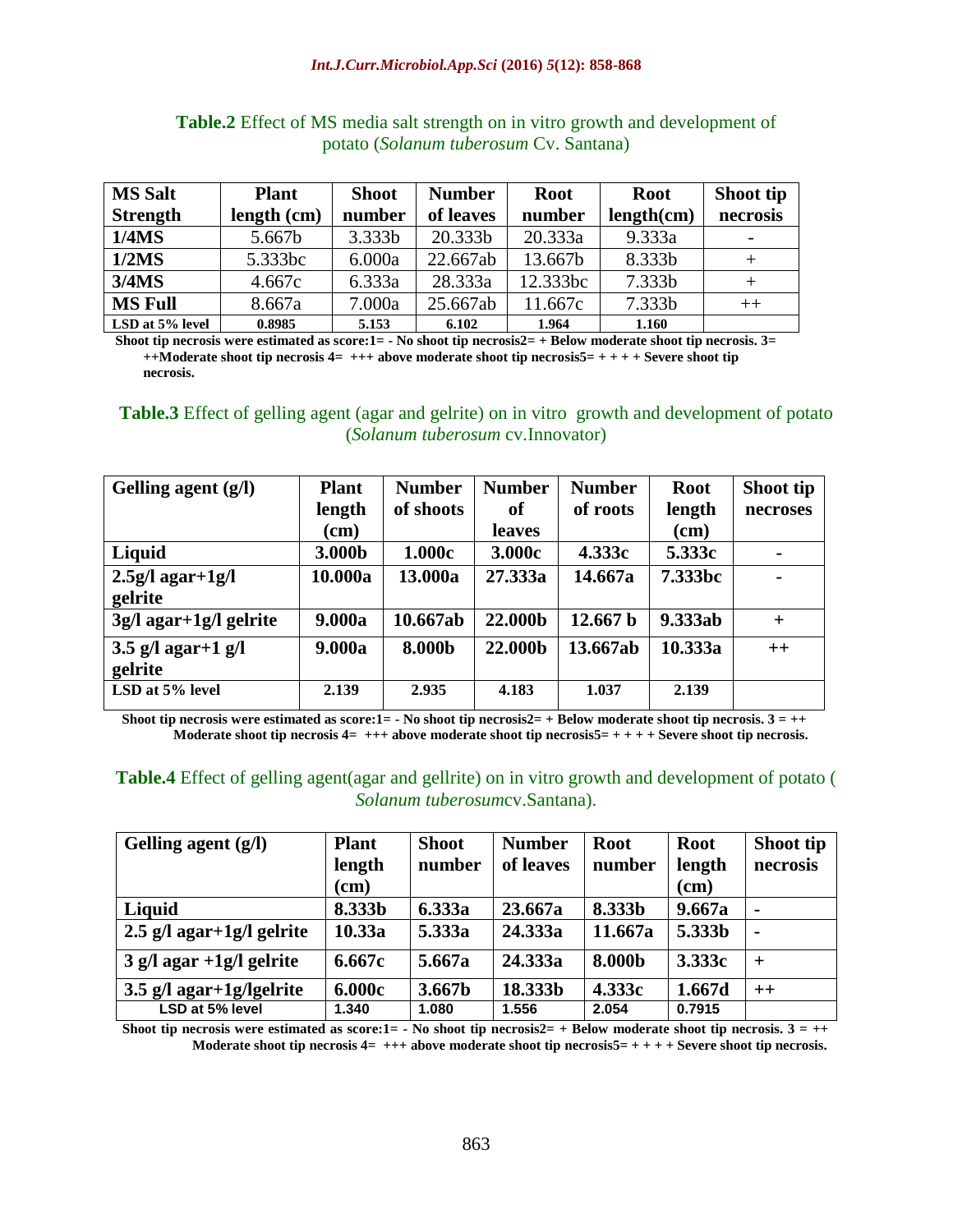| light           | <b>Plant</b> | <b>Shoot</b> | <b>Number</b> | <b>Root</b> | <b>Root</b> | Shoot tip      |
|-----------------|--------------|--------------|---------------|-------------|-------------|----------------|
| intensity       | length       | number       | of leaves     | number      | length      | necroses       |
| (Lux)           | $(cm)$       |              |               |             | $(cm)$      |                |
| <b>1000 Lux</b> | 8.000a       | 7.000c       | 17.000c       | 7.667b      | 5.667a      | $++$           |
| <b>2000 Lux</b> | 5.667b       | 8.333b       | 22.333b       | 9.000b      | 5.333ab     | $++$           |
| <b>3000 Lux</b> | 5.333b       | 14.667a      | 33.667a       | 14.000a     | 4.333b      | $\blacksquare$ |
| LSD at 5% level | 0.7694       | 1.087        | 2.772         | 2.263       | 1.255       |                |

**Table.5** Effect of light intensity on in vitro growth and development of potato (*Solanum tuberosum* cv. Innovator).

**Shoot tip necrosis were estimated as score:1= - No shoot tip necrosis2= + Below moderate shoot tip necrosis. 3 = ++ Moderate shoot tip necrosis 4= +++ above moderate shoot tip necrosis5= + + + + Severe shoot tip necrosis.**

#### **Table.6** Effect of light intensity on in vitro growth and development of potato (*Solanum tuberosum* ( cv. Santana)

| light intensity | <b>Plant</b> | <b>Number</b> | <b>Number</b> | <b>Number</b> | <b>Root</b> | Shoot tip      |
|-----------------|--------------|---------------|---------------|---------------|-------------|----------------|
| (Lux)           | length       | of shoots     | of leaves     | of roots      | length      | necrosis       |
|                 | (cm)         |               |               |               | (cm)        |                |
| <b>1000 lux</b> | 7.667c       | 6.333a        | 11.000b       | 10.667c       | 8.333b      | $++$           |
| <b>2000 lux</b> | 9.000b       | 8.667a        | 10.333b       | 14.667b       | 9.000b      | $\pm$          |
| <b>3000 lux</b> | 10.333a      | 8.000a        | 21.333a       | 22.000a       | 11.333a     | $\blacksquare$ |
| LSD at 5% level | 0.7694       | <b>NS</b>     | 2.625         | 2.263         | 1.255       |                |

**Shoot tip necrosis were estimated as score:1= - No shoot tip necrosis2= + Below moderate shoot tip necrosis. 3 = ++ Moderate shoot tip necrosis 4= +++ above moderate shoot tip necrosis5= + + + + Severe shoot tip necrosis.**

#### **Table.7** Effect of calcium pantothenate on in vitro growth and shoot tip necrosis of potato (*Solanum tuberosum* cv. Innovator)

| <b>Calcium pantothenate</b><br>concentration mg/l | <b>Plant length</b><br>(cm) | <b>Number of</b><br>shoots | Number of<br>leaves | Shoot tip<br>necrosis<br>(STN) |
|---------------------------------------------------|-----------------------------|----------------------------|---------------------|--------------------------------|
| Control 0.0 mg/l                                  | 8.833a                      | 4.000a                     | 11.667a             | $++$                           |
| 1mg/l                                             | 6.667b                      | 3.667ab                    | 12.667a             | $+$                            |
| 2mg/l                                             | 6.167bc                     | 2.667bc                    | 11.333a             |                                |
| 3mg/1                                             | 3.667d                      | 2.333c                     | 9.333a              |                                |
| 4mg/l                                             | 5.000c                      | 2.667bc                    | 14.00a              | $\blacksquare$                 |
| 5mg/1                                             | 5.667bc                     | 2.000c                     | 10.333a             |                                |
| LSD at 5% level                                   | 1.331                       | 1.317                      | <b>NS</b>           |                                |

**Shoot tip necrosis were estimated as score:1= - No shoot tip necrosis2= + Below moderate**  shoot tip necrosis.  $3 = ++$  Moderate shoot tip necrosis  $4= +++$  above moderate **shoot tip necrosis5= + + + + Severe shoot tip necrosis.**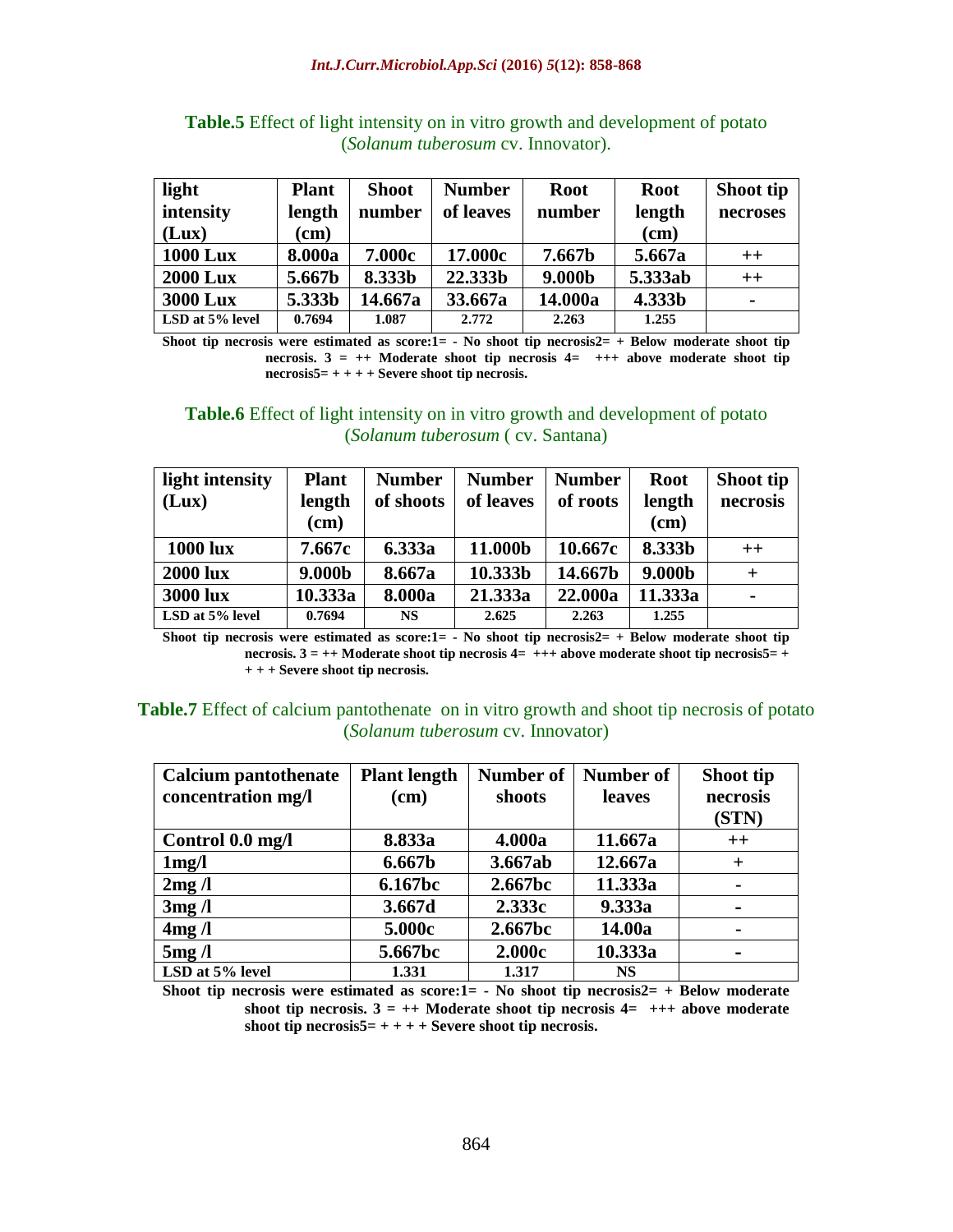| <b>Calcium pantothenate</b> | <b>Plant length</b> | <b>Number</b> | Number of | Shoot tip      |
|-----------------------------|---------------------|---------------|-----------|----------------|
| <b>Concentration</b> (mg/l) | $(cm)$              | of shoots     | leaves    | necrosis       |
| <b>Control</b>              | 10.000ab            | 4.000ab       | 18.33ab   | $\pm$          |
| 1mg/l                       | 9.333b              | 2.333c        | 14.333b   | $^{+}$         |
| 2mg/l                       | 11.667a             | 2.333c        | 15.333b   | $\blacksquare$ |
| 3mg/l                       | 9.000b              | 4.000ab       | 21.000ab  | $\blacksquare$ |
| 4mg/l                       | 9.333b              | 4.667a        | 18.000ab  | $\blacksquare$ |
| 5mg/l                       | 3.667c              | 3.000bc       | 6.000c    | $\blacksquare$ |
| LSD at 5% level             | 2.062               | 1.322         | 4.862     |                |

## **Table.8** Effect of calcium pantothenate on in vitro growth of potato (*Solanum tuberosum* cv. Santana).

**Shoot tip necrosis were estimated as score:1= - No shoot tip necrosis2= + Below moderate shoot tip** 

**necrosis. 3 = ++ Moderate shoot tip necrosis 4= +++ above moderate shoot tip necrosis5= + + + + Severe shoot tip necrosis.**

#### **Table.9** Effect of silver thiosaulfate (STS) on in vitro growth of potato (*Solanum tuberosum* cv. Innovator)

| $STS$ (mg/l)    | <b>Plant</b> | <b>Number</b> | <b>Number</b> | <b>Root</b> | <b>Root</b> | <b>Shoot</b>   | <b>Leaves</b> |
|-----------------|--------------|---------------|---------------|-------------|-------------|----------------|---------------|
|                 | length       | of shoots     | of leaves     | number      | length      | tip            | growth        |
|                 | (cm)         |               |               |             | $(cm)$      | necrosis       |               |
| <b>Control</b>  | 9.667a       | 3.000b        | 12.000b       | 11.667b     | 11.667b     | $\div$         | $^{++}$       |
| 0.25            | 11.333a      | 7.333a        | 25.000a       | 15.333a     | 14.000a     |                | $^{++}$       |
| 0.50            | 9.333a       | 5.667ab       | 12.667b       | 8.333c      | 9.333c      | $\blacksquare$ | $+++$         |
| 1.00            | 9.000a       | 6.000a        | 14.667b       | 10.000a     | 9.333c      |                | $\pm$         |
| LSD at 5% level | <b>NS</b>    | 2.919         | 4.238         | 2.377       | 1.694       |                |               |

**Shoot tip necrosis were estimated as score:1=**  $\cdot$  **No shoot tip necrosis2=**  $\cdot$  **Below moderate shoot tip necrosis.**  $3 = ++$ **Moderate shoot tip necrosis 4= +++ above moderate shoot tip necrosis5= + + + + Severe shoot tip necrosis. Leaves growth were estimated as score:: 1= - No leaves growth 2= + Below moderate leaves growth 3= ++Moderate** 

**leaves growth 4= +++ excellent leaves growth** 

#### **Table.10** Effect of silver thiosulfate ( STS) on in vitro growth of potato plantlets (*Solanum tuberosum* cv. Santana).

| <b>STS</b>      | <b>Plant</b> | <b>Shoot</b> | <b>Number</b> | <b>Root</b> | <b>Root</b> | <b>Shoot</b>   | <b>Leaves</b> |
|-----------------|--------------|--------------|---------------|-------------|-------------|----------------|---------------|
| conc.ml/l       | length       | number       | of leaves     | number      | length      | tip            | growth        |
|                 | (cm)         |              |               |             | (cm)        | necrosis       |               |
| <b>Control</b>  | 8.333ab      | 13.333a      | 42.333a       | 12.667a     | 11.333a     | $\pm$          |               |
| 0.25            | 7.667b       | 14.000a      | 35.333b       | 12.000a     | 6.333b      | $\pm$          | $++$          |
| 0.50            | 9.000a       | 10.000b      | 38.667ab      | 10.333a     | 6.667c      | $\blacksquare$ | $+++$         |
| 1.00            | 8.667ab      | 10.000b      | 35.000b       | 10.000a     | 6.000b      | $\blacksquare$ |               |
| LSD at 5% level | 1.235        | 2.559        | 5.862         | <b>NS</b>   | 1.694       |                |               |

**Shoot tip necrosis were estimated as score:1=**  $\cdot$  **No shoot tip necrosis2=**  $\cdot$  **Below moderate shoot tip necrosis.**  $3 = ++$ **Moderate shoot tip necrosis 4= +++ above moderate shoot tip necrosis5= + + + + Severe shoot tip necrosis.**

**Leaves growth were estimated as score:1= - No leaves growth 2= + Below moderate leaves growth 3= ++Moderate leaves growth 4= +++ excellent leaves growth**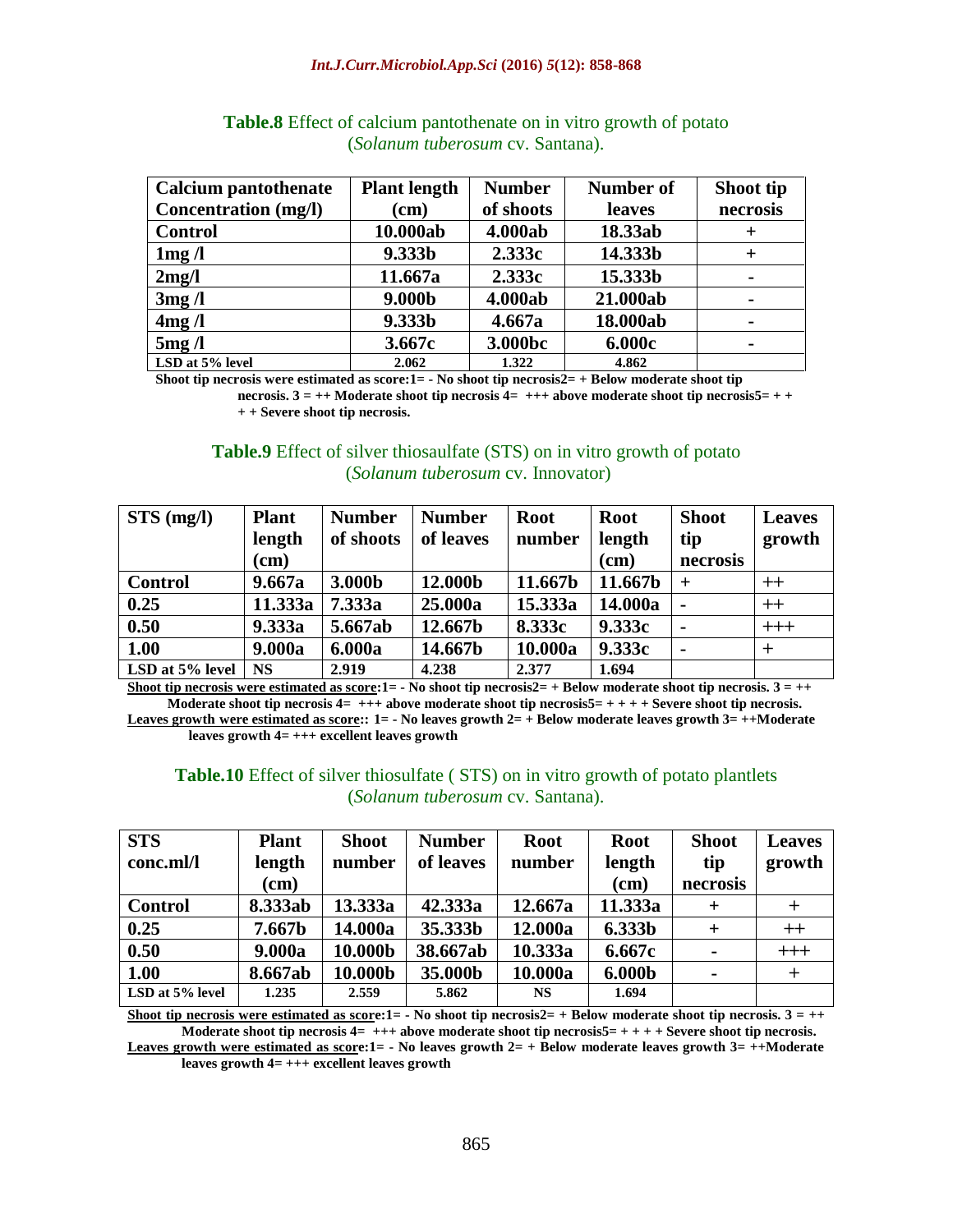**Photo.1** In vitro potato plantlets grown on MS medium supplemented with  $2mg/$  calcium pantothenate + 0.5 mg/l STS +30 g/l sucrose+2mg/l glycine +0.5 mg/l nicotinic acid +0.5 mg/l pyrodoxin+ 0.1 mg /l thiamin and solidified with 1g/l gelrite+ 2.5 g/l agar.



Data presented in Tables 9 and 10 show the effect of STS on *in vitro* growth and development of potato plants for Innovator and Santana cultivars. Silver thiosulfate at 0.5ml/l from the solution mentioned before improved the growth for both cultivars because STS reduced the production of ethylene which affect *in vitro* growth of potato plantlets where complex silver ions inhibit ethylene action (Elshobaky and Ibrahim, 1997). The increase of STS concentration negatively affected in potato plantlets growth due to the toxicity of silver ion at high concentration. As shown in tables 9 and 10.the concentration of 0.5 mg/l is better than 1 mg /l to improve the *in vitro* growth of potato plantlets as illustrated in photo  $(1)$ .

In this respect Perl *et al*., (1988) mentioned that ethylene release by potato shoots cultured in closed boxes was suppressed by the addition of silver thiosulfate to the culture medium. Shoots cultured in the presence of silver thiosulfate produced appreciably more tissue and the yield of protoplasts per unit tissue mass was vastly increased, resulting in an 8 fold increase of

protoplast yield per shoot. Exposure of pricked leaves to macerating enzymes facilitated ethylene generation. Leaves of shoots which were previously cultured in silver thiosulfate containing medium generated much less ethylene than leaves from control shoots and this generation could be further reduced by the addition of acetylsalicylic acid during maceration.

## **Protocol For Potato Propagation Through Tissue Culture**

From the previous results, we can conclude that to obtain good *in vitro* growth of potato plantlets (Photo,1) suitable to acclimatization and microtuber formation, the protocol must be conducted according to the following points:

Explant: meristem tip (virus detection to PVX-PVY-PLRV-PVA-PVM –PVS), Nutrient medium=MS+30g/l sucrose+2mg/l calcium pantothenate+0.5 ml/l Silver Thiosulfate( STS )+0.5mg/l nicotinic acid  $+0.5$  mg/l pyrodoxin $+0.1$  mg/l thiamine $+2$ mg /l glycine and solidified with 2.5 g/l agar  $+ 1$ g/gelrite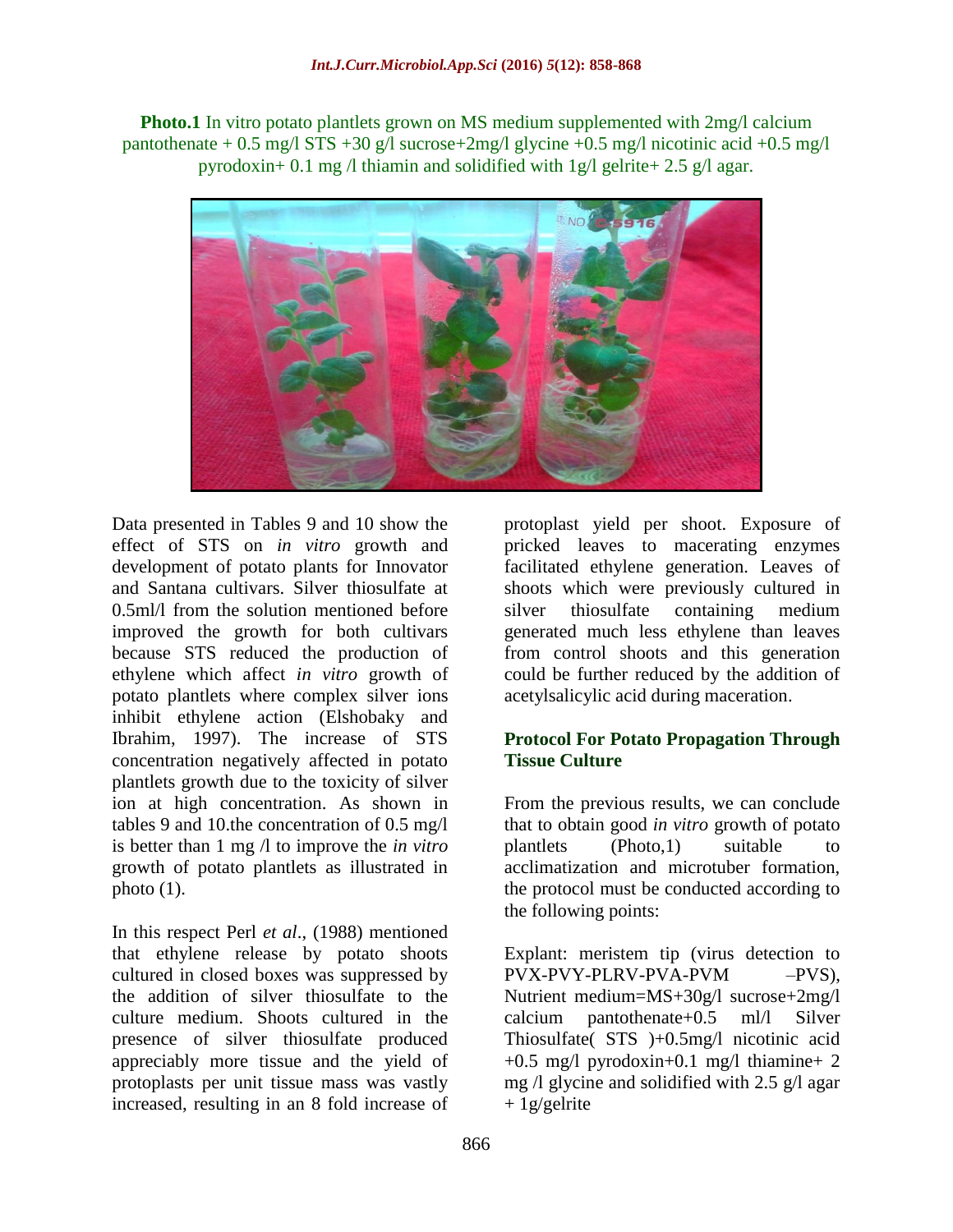Physical growth factors: temperature=  $22^{\circ}C$ light intensity  $= 3000$  Lux

This protocol was conducted for all previous potato cultivars for mass production whether it was for potato acclimatization or microtubers formation and subsequently for minituber formation.

## **References**

- Abdelaleem, K.G. 2015. *In vitro*  Organogenesis of (*Solanum tuberosum L.*) Plant Cultivar Alpha through Tuber Segment Explants Callus. *Int. J. Curr. Microbiol. App. Sci*., 4(2): 267- 276.
- Bairu, M.W., Stirk, W.A., Staden, J. 2009. Factors contributing to in vitro shoottip necrosis and their physiological interactions. *Plant Cell, Tissue and Organ Culture (PCTOC),* 98: 239-248
- COHEN, D. 1995. The culture medium. *Acta Horticulturae,* 393: 15-24
- E1- Shobaky, S.A., Ibrahim, I.A.; and Ragab, M.A. 1993. Effect of gas exchange and sugar concentration on *in vitro* growth of potato *(Solanum tuberosum)* cv*.* Altcmtic*.* Minia *J. Agric. Res. &Dev.,* 15:497-504.
- E1- Shobaky, S.A. and Ibrahim, I.A. 1993. Influence of agar concentration on *in vitro* growth of potato *(Solanum tuberosum)* cv. Cara*. Minia J. Agric. Res. & Dev.* 15:487-494.
- Ebrahim, M.K., Ibrahim, I.A. 2000. Influence of medium solidification and pH value on *in vitro* propagation of *Maraanta leuconeura* cv. Kerchoviana. *Scientia Horticultura,*  86: 211 -221.
- El-Shobaky, S.A. and Ibrahim, I.A. 1997. Effect of silver thiosulphate and indole butyric acid on potato growth through tissue culture techinques. *Zagazig J. Agric. Res.,* 24: 661-673.
- George, E.F. and P.D. Sherrington. 1984. Plant propagation by tissue culture. Exigeties Ltd, England.
- Ibrahim, I.A. 1994. Effect of gelling agent (Agar and Gelrite) and activated charcoal on the growth and development of *Cordyline terminalis*  cultured *in vitro.* The first Conference of Ornamental Horticulture 1: 55-67, Cairo Egypt.
- Ibrahim, I.A. 2016. Production of Potato Seeds Using Biotechnological Methods in New Valley. $1^{ST}$ International Conference of Genetic Engineering and Biotechnology. Integrative Science and Biotechnology, Sharm El-Sheikh-Egypt.
- Kazemiani S., A. Motallebi-Azar, N. Mohaddes, F. Kiomarsy **,**F. Yarmohammadi And F. Etedali. 2012. Effect of different concentrations of sucrose and bap on shoot proliferation on ms strength basal media in potato cv. Agria. *South Western J. Horticulture, Biol. Environ.,* 3(1): 63- 72.
- Khatun, N., Bari, M.A., Islam, R., Huda, S., Siddique, N.A., Rahman, M.H., Mollah, M.U. 2003. Callus induction and regeneration from nodal segment of potato cultivar Diamant, *J. Biol. Sci.,* 3: 1101 1106.
- Kitaya, Y., [Fukuda,](https://www.researchgate.net/researcher/2021351770_O_Fukuda) O., Kozai, T. and [Kirdmanee,](https://www.researchgate.net/profile/Chalermpol_Kirdmanee) C. 1995. Effects of light intensity and lighting direction on the photoautotrophic growth and morphology of potato plantlets *in vitro. Scientia Horticulturae*, 62(1): 15-24.
- Murashige, T. and Skoog, F. 1962. A revised medium for rapid growth and bioassay with tobacco tissue. *Physiol. Plant*, 15: 473-497.
- [Perl,](https://www.ncbi.nlm.nih.gov/pubmed/?term=Perl%20A%5BAuthor%5D&cauthor=true&cauthor_uid=24240255) A., [Aviv,](https://www.ncbi.nlm.nih.gov/pubmed/?term=Aviv%20D%5BAuthor%5D&cauthor=true&cauthor_uid=24240255) D., Galun, [G. 1988.](https://www.ncbi.nlm.nih.gov/pubmed/?term=Galun%20E%5BAuthor%5D&cauthor=true&cauthor_uid=24240255) Ethylene and *in vitro* culture of potato: